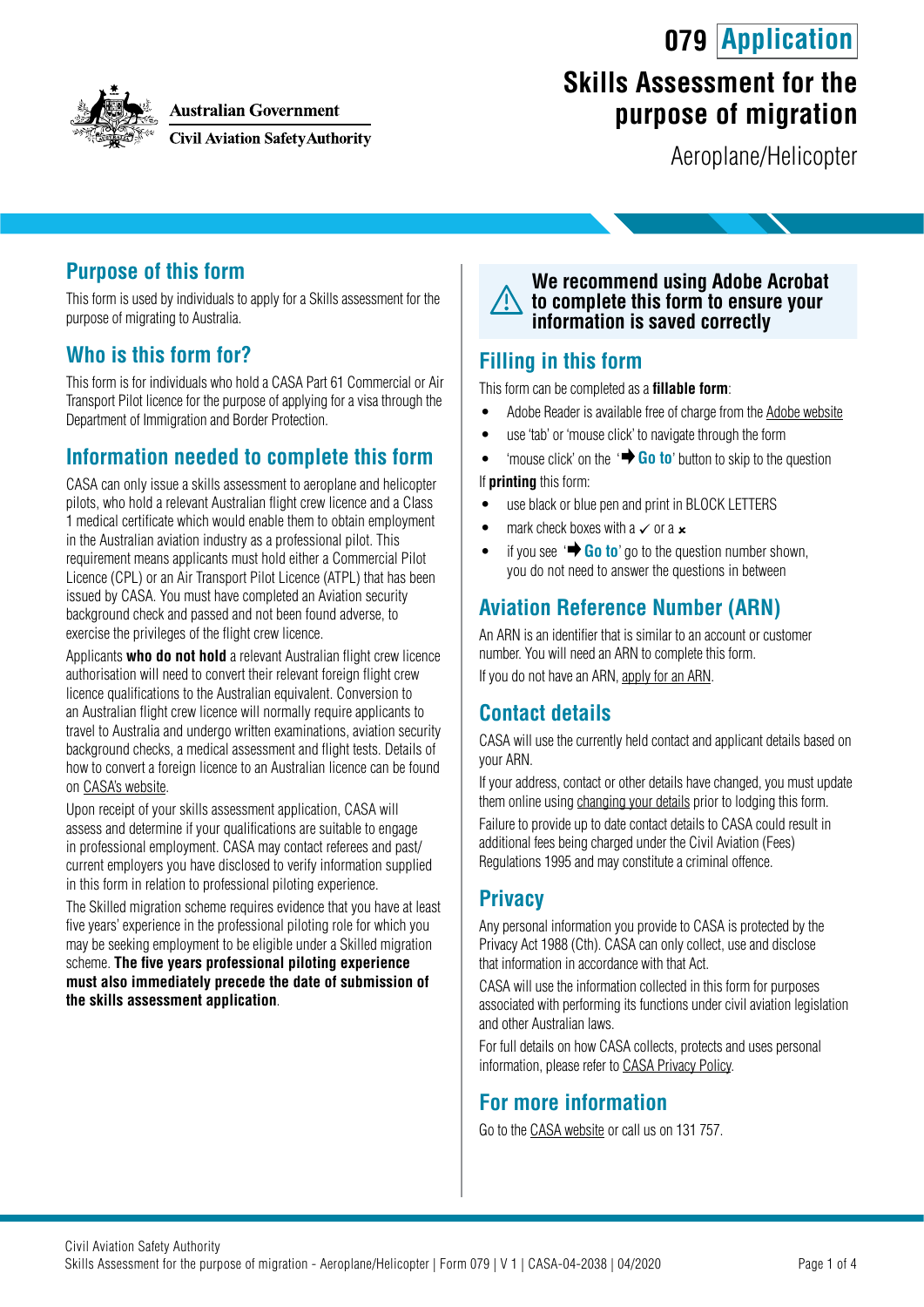# **Applicant**

|  | What are the <b>applicant</b> details?                                                                       |  |  |  |
|--|--------------------------------------------------------------------------------------------------------------|--|--|--|
|  | If your address, contact or other details have changed, you<br>must update them using changing your details. |  |  |  |
|  | Full name                                                                                                    |  |  |  |
|  |                                                                                                              |  |  |  |
|  | ARN                                                                                                          |  |  |  |
|  |                                                                                                              |  |  |  |
|  | Contact number                                                                                               |  |  |  |
|  |                                                                                                              |  |  |  |
|  | Email address                                                                                                |  |  |  |
|  |                                                                                                              |  |  |  |
|  |                                                                                                              |  |  |  |
|  |                                                                                                              |  |  |  |

**2** Are you the **primary contact person** for this application? **No**  $\mathsf{Yes} \Box \rightarrow \mathsf{Go}$  to 4  $\rightarrow$  **Go to 3** 

## **Contact person**

**3** What are the **contact person** details?

Contact details will be used for this application only, including any questions.

#### Full name

Position (Agent, Secretary)

Contact number

Email address

**4** What are you **applying** for (select one)?

Aeroplane Helicopter  $\rightarrow$  **Go to 5** 

# **Aeronautical experience**

**5** What is your **aeroplane experience** (enter all hours)? **Day**

# **Type of experience Actual hours** Dual

Co-pilot

ICUS (In command under supervision)

PIC (Pilot In Command)

#### **Night**

|                                           |   | <b>Type of experience</b>                                                  | <b>Actual hours</b> |  |
|-------------------------------------------|---|----------------------------------------------------------------------------|---------------------|--|
|                                           |   | Dual                                                                       |                     |  |
| <b>itact person</b> for this application? |   | Co-pilot                                                                   |                     |  |
|                                           |   | ICUS (In command under supervision)                                        |                     |  |
|                                           |   | PIC (Pilot In Command)                                                     |                     |  |
| rson details?                             |   | $\rightarrow$ Go to 7                                                      |                     |  |
| ised for this application only,           | 6 | What is your <b>helicopter experience</b> (enter all hours)?<br><b>Day</b> |                     |  |
|                                           |   | <b>Type of experience</b>                                                  | <b>Actual hours</b> |  |
|                                           |   | Dual                                                                       |                     |  |
|                                           |   | Co-pilot                                                                   |                     |  |
|                                           |   | ICUS (In command under supervision)                                        |                     |  |
|                                           |   | PIC (Pilot In Command)                                                     |                     |  |
|                                           |   | <b>Night</b>                                                               |                     |  |
| or (select one)?                          |   | <b>Type of experience</b>                                                  | <b>Actual hours</b> |  |
| Go to 5                                   |   | Dual                                                                       |                     |  |
| Go to 6                                   |   |                                                                            |                     |  |

Co-pilot

ICUS (In command under supervision)

PIC (Pilot In Command)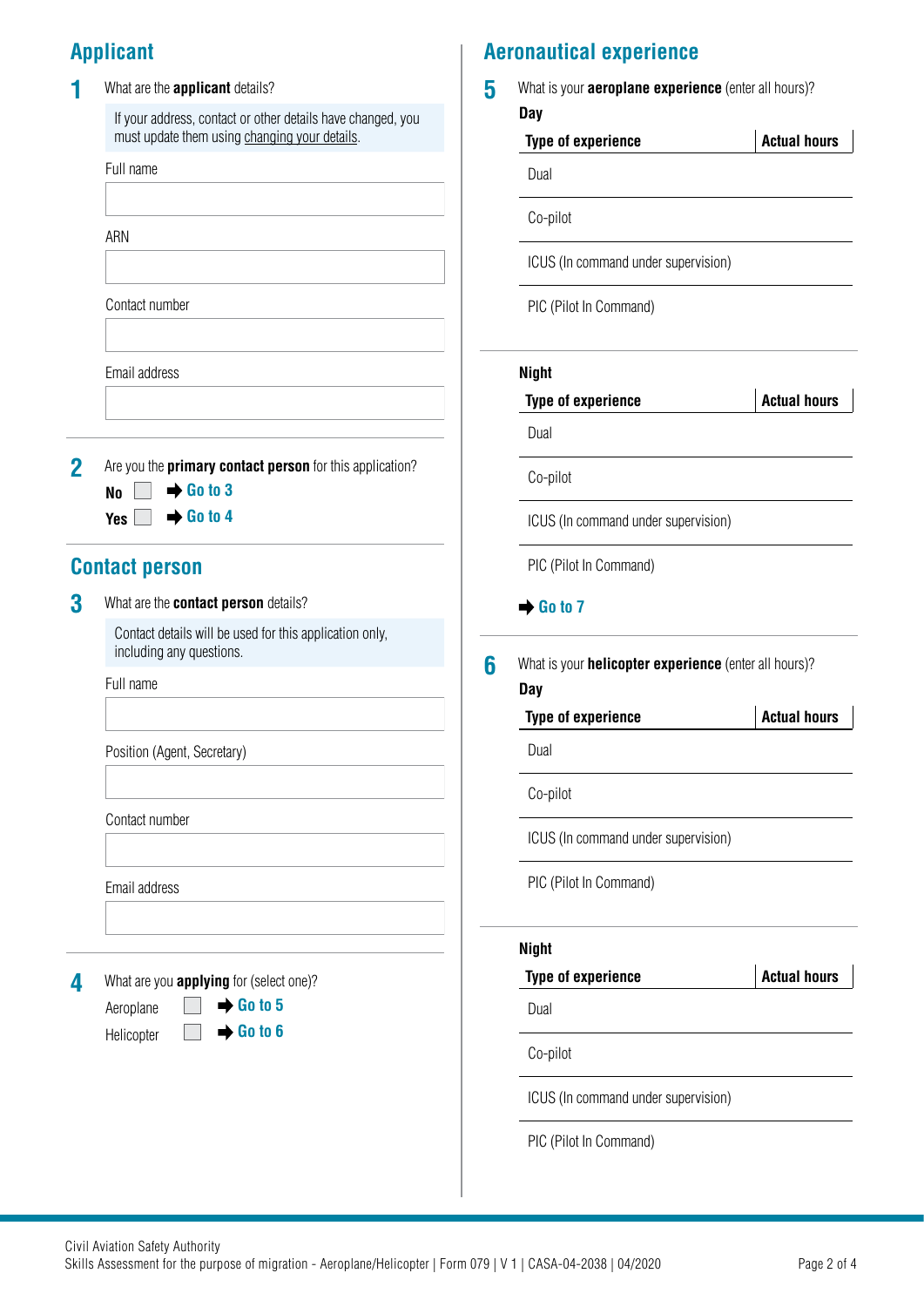**7** What is your **other aeronautical experience** (enter all hours)?

| <b>Type of experience</b> | <b>Actual hours</b> |
|---------------------------|---------------------|
|                           |                     |

Instrument flight time

Instrument ground time

Instructor Flight Time Single Engine

Instructor Flight Time Multi Engine

## **Employment experience**

**8** Have you had at least 5 years **post-qualification professional piloting experience** using the flight crew qualifications for which you are seeking assessment?

> The 5 years professional piloting experience must also immediately precede the date of submission of the skills assessment application before CASA will consider your application.

**No** You cannot apply for a Skills Assessment for **Yes**

migration at this time **Go to 9**

**9** Provide evidence of the relevant work and operational experience in the fields below.

> For each area of work or experience, you must provide documentation to support your experience. This may include letters from your employers that confirms your professional piloting experience and copies of log book entries that support your application.

**Attach documents confirming your employment experience**

## **Declaration**

- **10** I declare that:
	- I give permission to my current and/or past employer/s noted in question 9 to provide CASA with information in relation to my prospective employment.
	- I hold the relevant CASA Part 61 FCL, Medical certificate and Aviation security background check.
	- All statements in this application are true and correct in every particular and that I have read and understood all provisions of the Civil Aviation Safety Regulations 1998 which are relevant to this application.
	- I understand CASA will use the currently held details to process this application and it is my responsibility to ensure my details are correct prior to lodgement.
	- I consent to CASA using and disclosing my personal information in accordance with [CASA Privacy Policy](http://www.casa.gov.au/privacy-policy) including exchanging the information with Commonwealth, State and Territory government agencies.
	- I accept that if this application is withdrawn or refused by CASA, or if CASA are unable to assess the application because I have failed to provide the required information, I am liable to pay CASA fees for work conducted.
	- I acknowledge that to knowingly make a false or misleading statement in this application is an offence against the [Criminal Code Act 1995 \(Cth\).](https://www.legislation.gov.au/Details/C2018C00244)

#### Full name

| Signature                                         |  |
|---------------------------------------------------|--|
|                                                   |  |
| Date (DD/MM/YYYY)                                 |  |
| In what capacity are you making this declaration? |  |
| For example: Self, Agent                          |  |

An authority must be provided if the person making this declaration is **not** the individual or an office holder of the entity named in question 1.